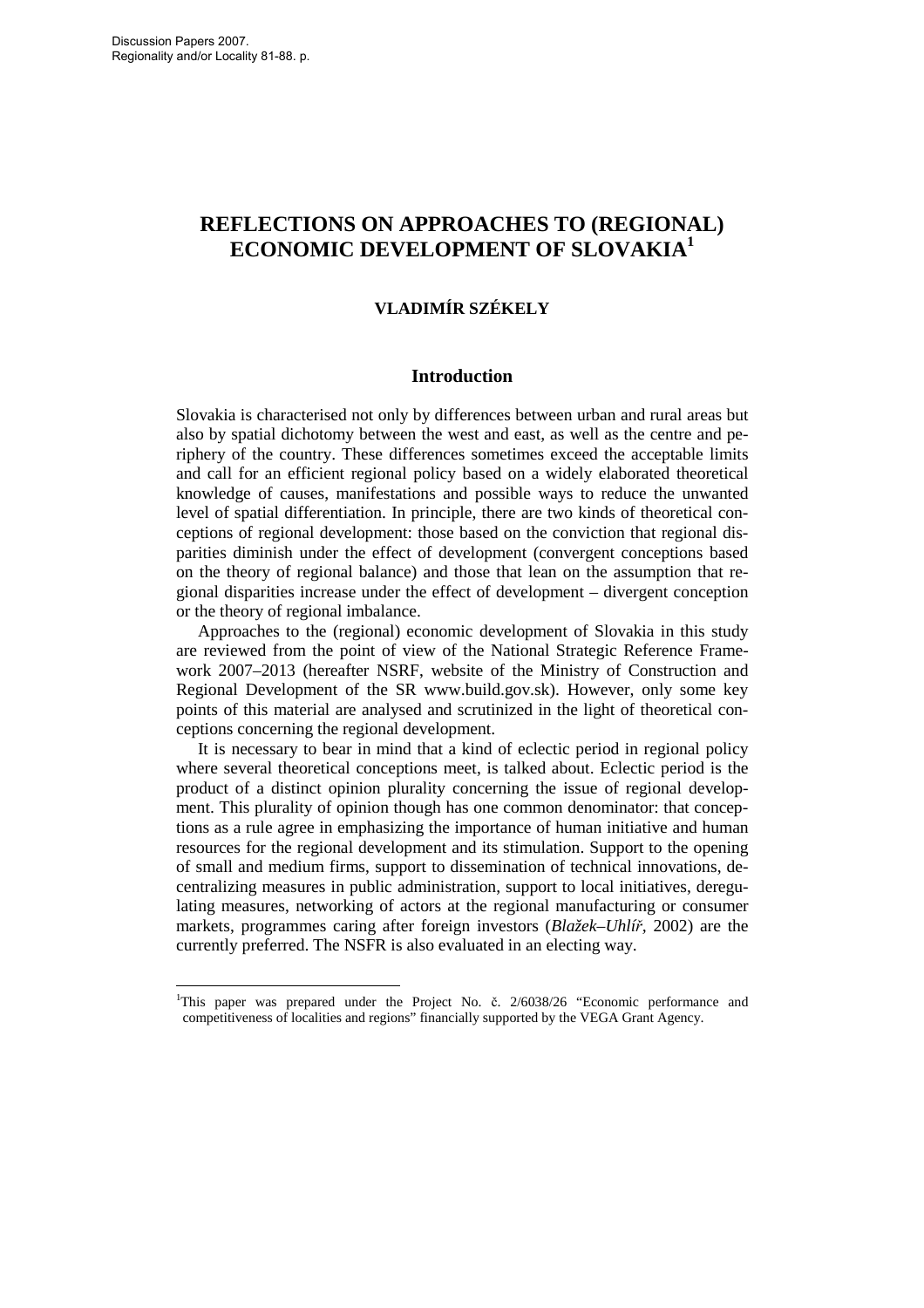82 VLADIMÍR SZÉKELY

## **Economic performance and competitiveness of localities and regions**

One of the strategic aims of the economic and social development of the SR until 2013 is a distinct increase of competitiveness and performance of regions and consequently the Slovak economy with the due respect to sustainability. Let me reflect upon the term *regional competitiveness* that (just like the term sustainable development) is according to theoreticians of regional development one of the least definite ones (see for instance Kitson et al 2004). Likewise, representation of the *regional economic performance* by the GDP per inhabitant is also generally considered outdated and it is normally replaced by other appropriate measures. On the other side, in an effort to capture and express the socio-economic situation in a more comprehensive manner, other synthesising indicators, which contain along with the indispensable economic dimension also a social dimension and/or environmental dimension (for instance, the human development index) are searched.

With regard to regional development of Slovakia and identification of regional disparities in economic performance one thing has to be mentioned. The question how to delimit suitable regional units that would represent functional relationships in space is a problematic one not only in Slovakia but also in many other European states. Analyses focused on identification of regional disparities in Slovakia are as rule linked to the region, which is the product of the territorial/administrative division. Bezák (2001) believes that the territorial/administrative units cannot take over the function of spatial or regional units because instead of scientific criteria according to which the territorial/administrative division is made, other unscientific (mainly political) reasons are respected. Based on his analysis, he reports that "*as far as the number of administrative regions, selection of their centres and outlining of regional boundaries are concerned, there are serious disproportions between the present regional structure and the new territorial/administrative division of Slovakia*". Although one can agree with this assertion, the practical life has shown, that the regional statistics bound to administrative units quite distinctly determine the regional analysis. Study of literature and official governmental documents lead to the conclusion that in spite of its rationale the problem pointed at by Bezák is being overlooked at all levels. It also is the reason why the position of administrative region Bratislava is erroneously emphasized. This position is the result of incorrect collection of statistical data and of its spatial delimitation and consequently incompatibility with other spatial units of the NUTS III level. Unfortunately, the issue of forming functional regions to which also the regional statistics would be naturally bound remains unsolved.

Economic performance can be explored from many aspects while the use of selected indicators leads to different results. Categories like wages, growth of wages, GDP or its growth, number of employees, growth of employment, number of un-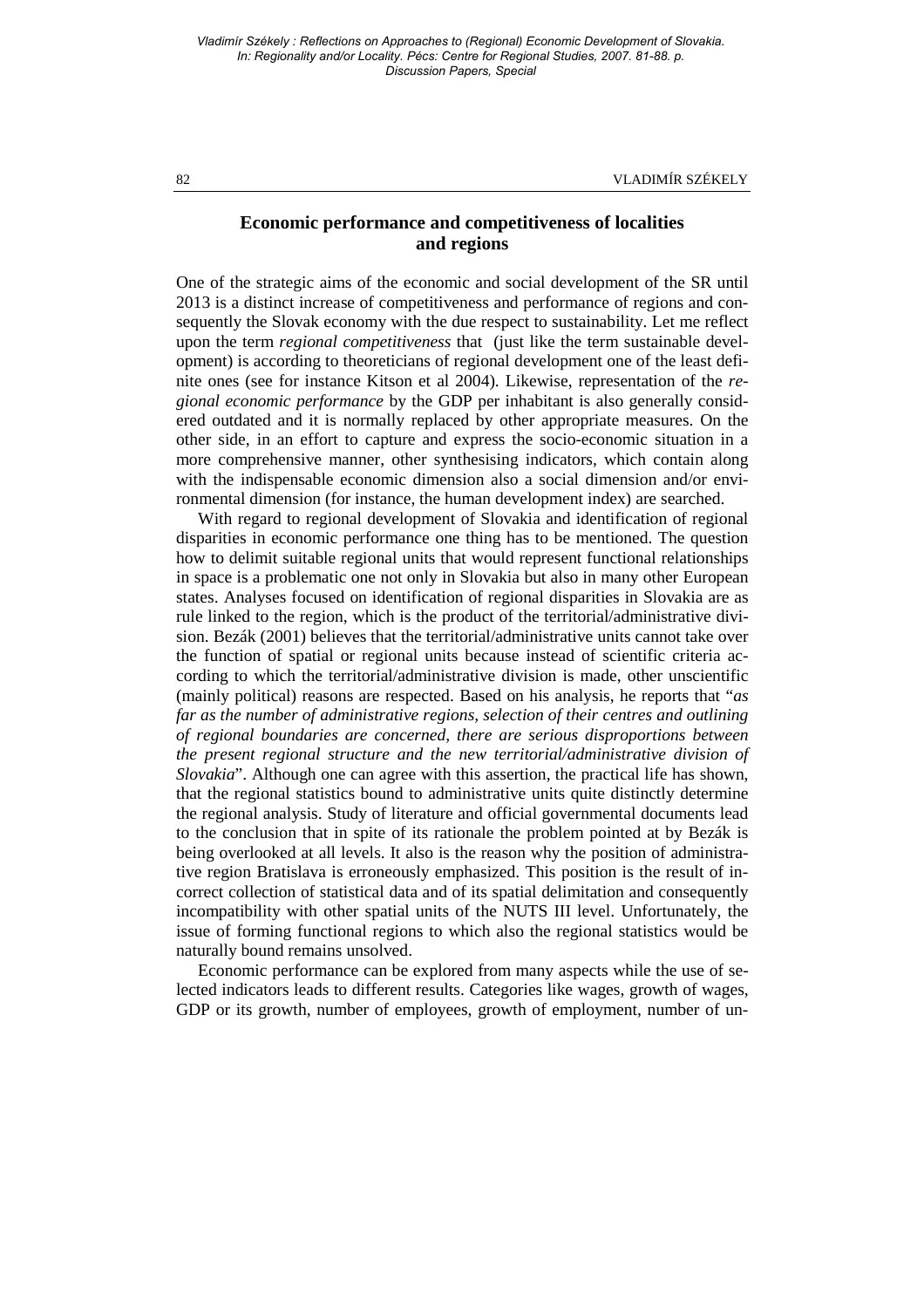#### REFLECTIONS ON APPROACHES TO (REGIONAL) ECONOMIC DEVELOPMENT… 83

employed, unemployment rate or its development, etc. are used as indicators which in synthesised form represent the interaction of the determinants of local and regional competitiveness. Each of selected indicators is more or less spatially differentiated. The fundamental question for the basic research and the decision-making sphere at varied hierarchic levels is why the localities (above all those of urban type) and regions differ in their economic performance. Why one region or locality, now seen as a significant source of external effects, is more successful than the other.

The basic elements of the regional competitive advantage are: production capital (high-performing production of regional economy), human capital (quality and qualifications of labour forces), socio-institutional capital (the extent, depth and orientation of social networks and institutional forms), cultural capital (range and quality of cultural opportunities and assets), infrastructural capital (scale and quality of public infrastructure) and the capital inherent to society's knowledge and creativity in interaction with the aim to increase the regional productivity and living standard (*Kitson* et al. 2004).

Economic performance is connected with productivity, which as many authors believe, decisively controls the living standard of population in towns and regions. Materials forming the contemporary regional policy in Great Britain report that as much as about 60% of differences existing in regional GDP values per inhabitant are due to differences in productivity. Five "drivers" of productivity were identified: skills, investment, innovation, enterprise and competition. Authors of materials among which representatives of economic sciences dominate, believe that the improvement of regional economic performance requires work with these five "drivers". This approach is absolutely new in the regional policy of Great Britain and the geographic community has subjected it to certain revision (*Fothergill,* 2005). Total ignoring of physical environment, which undoubtedly influences location of production activities and concentration of population, has been subject of most criticisms. (The NSFR does not mention the factor of physical-geographical differentiation of Slovakia in connection with the economic performance and competitiveness in regions in spite its evident impact relevance).

A distinctly increased interest in study of regions (subregions or localities) and their competitive advantages is now observed due to formation of higher territorial units and establishment of regional (local) self-governments in Slovakia. Improved competitiveness of less developed regions in official materials of the European Commission seems to be the indispensable condition of social cohesion. Various ratings of spatial units based on selected indicators of economic performance are prepared. Spatial units are compared and subsequently their order is compiled. The order serves to identification of absolute and relative positions of spatial units in the framework of a higher hierarchic system. Each spatial unit in an effort to attract people and capital amidst strong competitive environment is striving to be included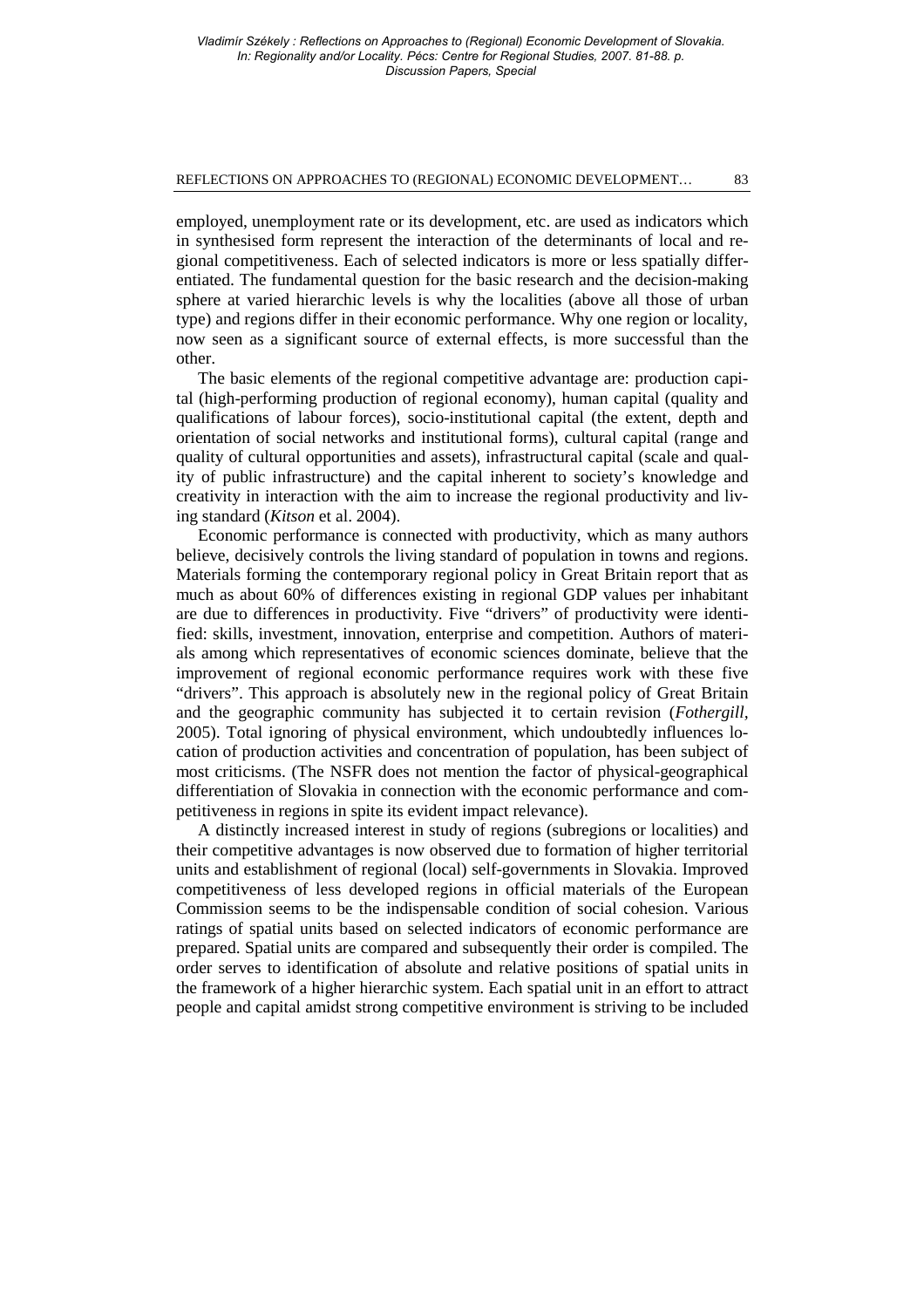among "winners". But the number of "losers" is always higher as number of "winners". Attractive investments, which ensure new jobs, economic growth, prosperity and increased living standard of local and regional populations, are only going to a small number of localities attractive for potential migrants. It is a paradox that no univocal opinion concerning interpretation and measurement of the concept "regional competitiveness" exists at the theoretical level and in studies involved with the basic research. It is generally considered as a complex and questionable term.

# **Science parks as tools for improvement of regional competitiveness (?)**

The aim **"***to increase considerably the competitiveness and performance of Slovak economy by the year 2013 while paying respect to sustainable development"* will be pursued by means of three strategic priorities: 1) Infrastructure and regional accessibility, 2) Innovation, informatization and knowledge society, 3) Human resources and education. The strategic priority "innovation, informatization and knowledge economy" includes at least two specific priorities and three operational priorities (2.1 Support to competitiveness of firms and services by innovations, 2.1.1 Innovation and technology transfers, 2.1.2 Support to common services for entrepreneurs, and 2.3 Research and development, 2.3.3 Support of cooperation between R&D institutions and business sphere and knowledge or technology transfer into practice) where support to science parks as tool for reaching the objectives of economic and social development of the SR is both explicitly or implicitly mentioned.

The concept of science parks (SP) appeared for the first time by the end of the 1950s in the USA. The principal argument for their establishing was to fulfill aspirations of economically thinking academic workers who were aware of the commercial potential both of developed technologies and research results. The proximity of universities as the natural sources of inventve thinking and concentration of highly quialified labour was one of the decisive location factors in estabilishment of the SPs (*Vedovello,* 1997).

Terminological heterogeneity in denoting the investigated phenomenon on the one side and the idea what SP represents (see for instance Lazzeroni 1995, or Storey, Tether 1998) on the other in individual studies is evident at the first glance. Shearmur a Doloreux (2000) point to the problem of defining the SP saying that definition of SP is rather unclear as in its description various terms are used: research and technological parks, technopoles (term used in Francophone area) and technopolis (term used for instance in Japan). As no universal definition of SP ex-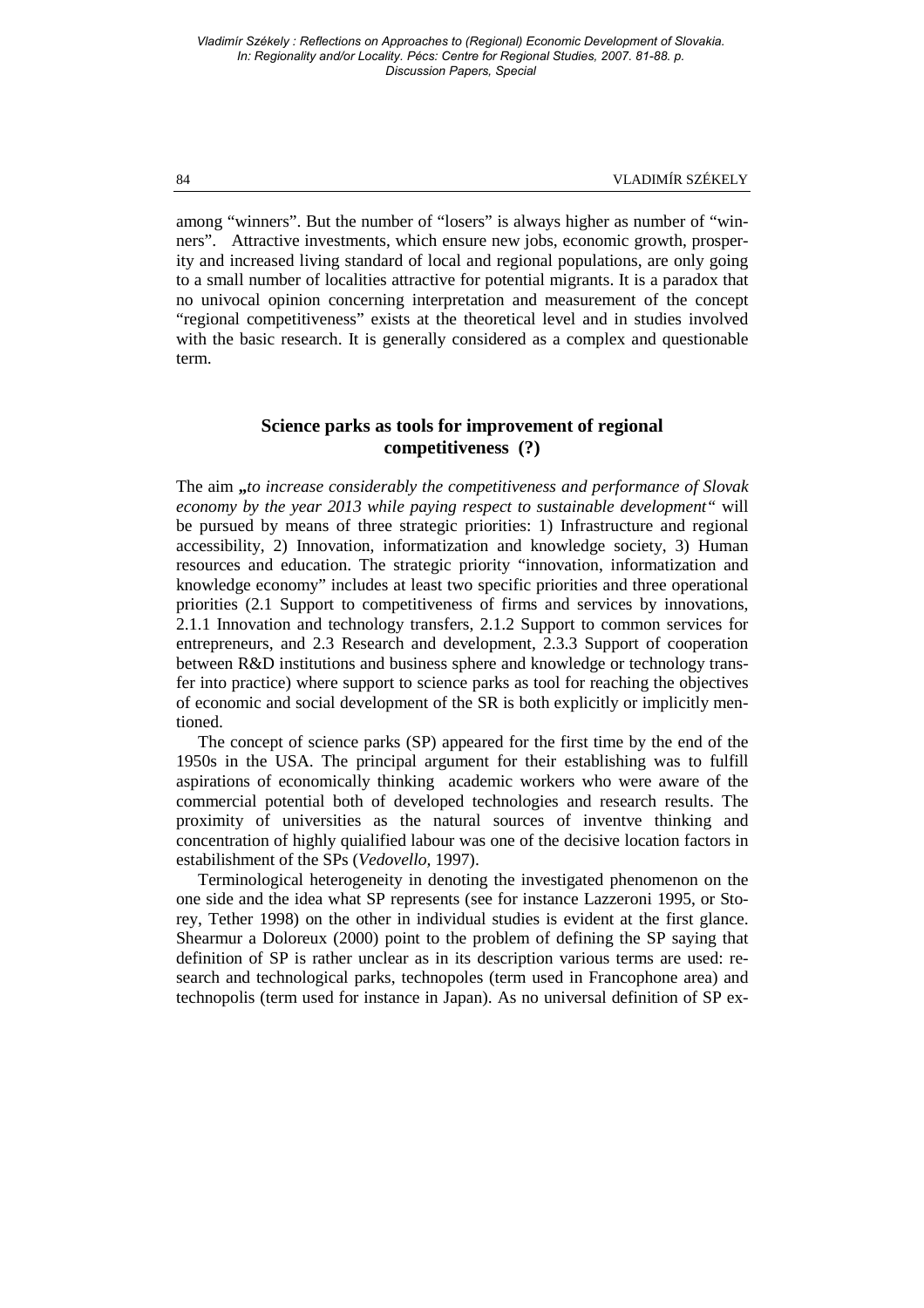#### REFLECTIONS ON APPROACHES TO (REGIONAL) ECONOMIC DEVELOPMENT… 85

ists, the use of different terms for spatial concentration of producers of high-technology products and services in parks and provision of opportunities for institutional cooperation between universities and industry is only natural.

From the 1950s until now, the meaning and tasks of SP has been changing. While at the beginning until about the 1980s, the priority of SPs was revaluating of scientific research and support to transfer of research achievements to industries, the SPs of today are tools (or they should be) of local and regional economic development supporting innovation and the subsequent increase in competitiveness of companies and regions.

As Massey et al. 1992 assert (see *Shearmur–Doloreux,* 2000), objectives of SPs can be classified into three main groups: as) objectives associated with economic development b) objectives associated with transfer of technologies, and c) objectives associated with local (*or regional*) benefits (*Table 1*).

It is generally known, that SPs provide or should provide numerous advantages and supporting services tailored for smooth functioning of above all small independent technology-based firms. Their presence in SP is desirable so that the park administrators strive for offering them attractive conditions.

However, it seems that in some cases the scope and quality of services provided are not necessarily decisive for the location or relocation decisions of firms. Results of empirical research prove it. For instance, Westhead and Batstone (1998) studied the perception of positives in independent technology-based firms that were supposed to emerge as results of their location in SP. The conclusion was that the decision to locate the firm in a SP was determined above all by the generally adopted image of high prestige ascribed to such location as a result of shrewd and purposeful promotion of parks in entrepreneur circles. Shearmur and Doloreux (2000) even report that numerous new and small technology-based firms that lacked complete information for an economically rational location decision and wanted to seat in a SP were even prepared to pay a surplus to the rent, in order to improve their technological and commercial reputation.

The reason is that this "improvement" was perceived as automatic with mere location of the firm in such park. Both authors are convinced (like Lazzeroni 1995) that the "local SP" often becomes a showcase for the regional economic development while promotion and financial support to the park by the local institutions is again the reflection of an effort to create a favourable image of the particular commune in the eyes of a potential investors. Location of the firm in such "local SP" is definitely the question of prestige. It is the reason why Shearmur a Doloreux believe that SPs can easily become glorified parks, which attract firms simply because they are sites of prestige properties.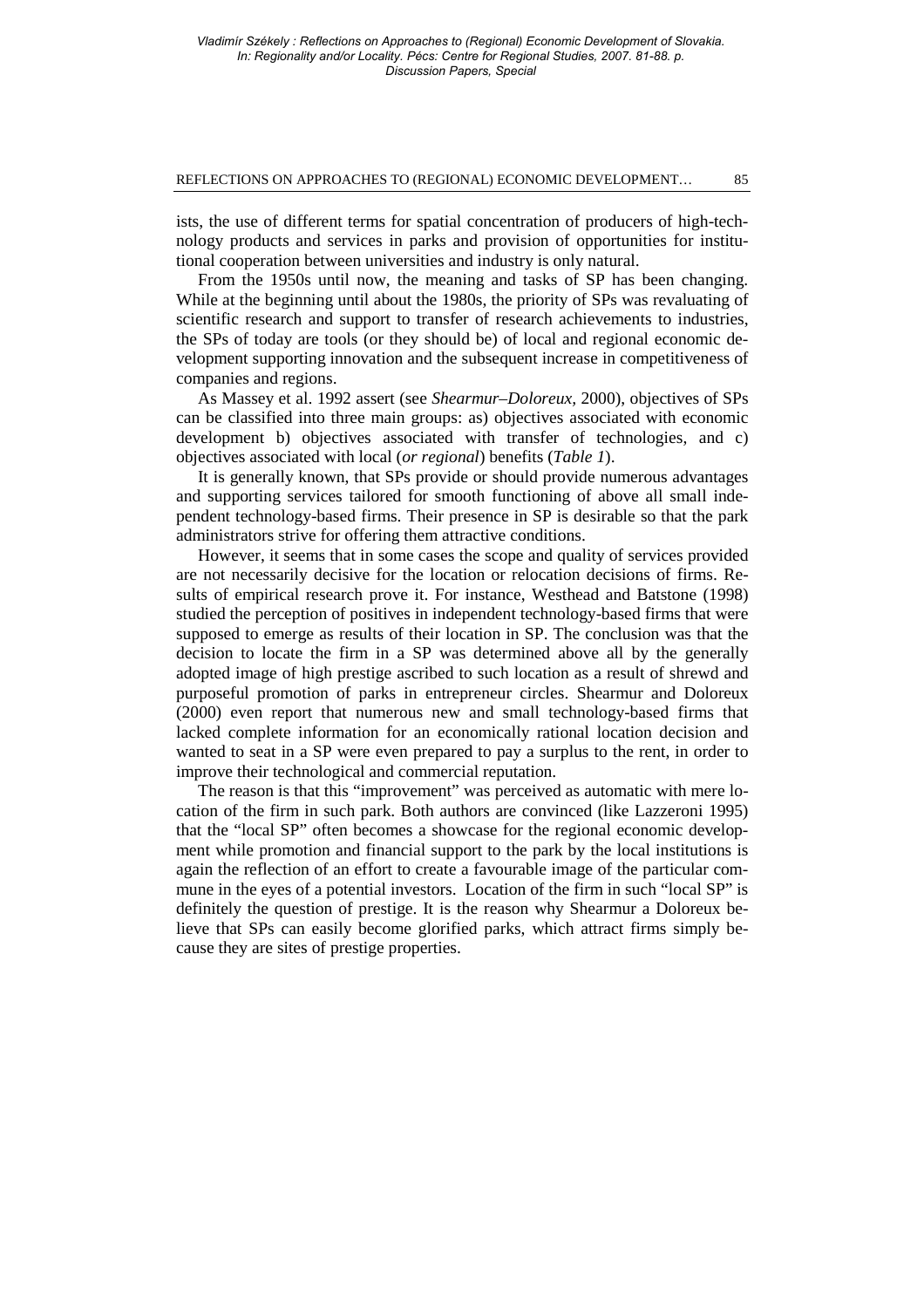86 VLADIMÍR SZÉKELY

Table 1

# *Objectives of SPs*

## Economic development

- − Stimulate the formation of start-up new-technology-based firms (NTBFs)
- − Encourage the growth of existing NTBFs
- − Commercialise academic research
- − Foster the technologies of the future
- − Counter the regional imbalance of R&D capability, investment, innovation
- − Attract inward investment, mobile R&D

## Transfer of technology

- − Encourage spin-off started by academics
- − Encourage and facilitate links between higher education institutes and industry
- − Facilitate technology transfer from academic institution to firms on park
- − Increase the "relevance" to industry of the research and higher education institutes
- − Give academic institutions access to leading-edge commercial R&D
- − Increase the appreciation of industry's needs by academics
- − Stimulate science-based technological innovation

## Local benefits

- − Create employment and consultancy opportunities for academic staff and students
- − Create synergy between firms
- − Create new jobs for the region
- − Improve the performance of the local economy
- − Stimulate a shift in perceptions
- − Build confidence
- − Engender an entrepreneurial culture
- − Generate income for academic institutions
- − Improve the image of academic institutions in the eyes of central government

*Source*: Shearmur, Doloreux, 2000, p. 1067 (adapted from Massey et al. 1992).

Those who doubt about the real impact of SP on generation of synergy effects between the scientific institutions and industrial firms and on their effect on local (regional) development lean on several empirical studies. For instance, Bakouros et al. (2002) analysed operation of three SPs in economically less developed Greece through relationships between universities and industry. Authors wanted to find out whether the widely used term "high-tech fantasies" is also adequate for the Greek SPs. *(the term "high-tech fantasies" is associated with the study of British geographers led by D. Massey who pointed to the limited possibilities of SPs in support the technology transfer and creation of important synergy effect among firms located in parks and also between firms and academic centres (universities))*. The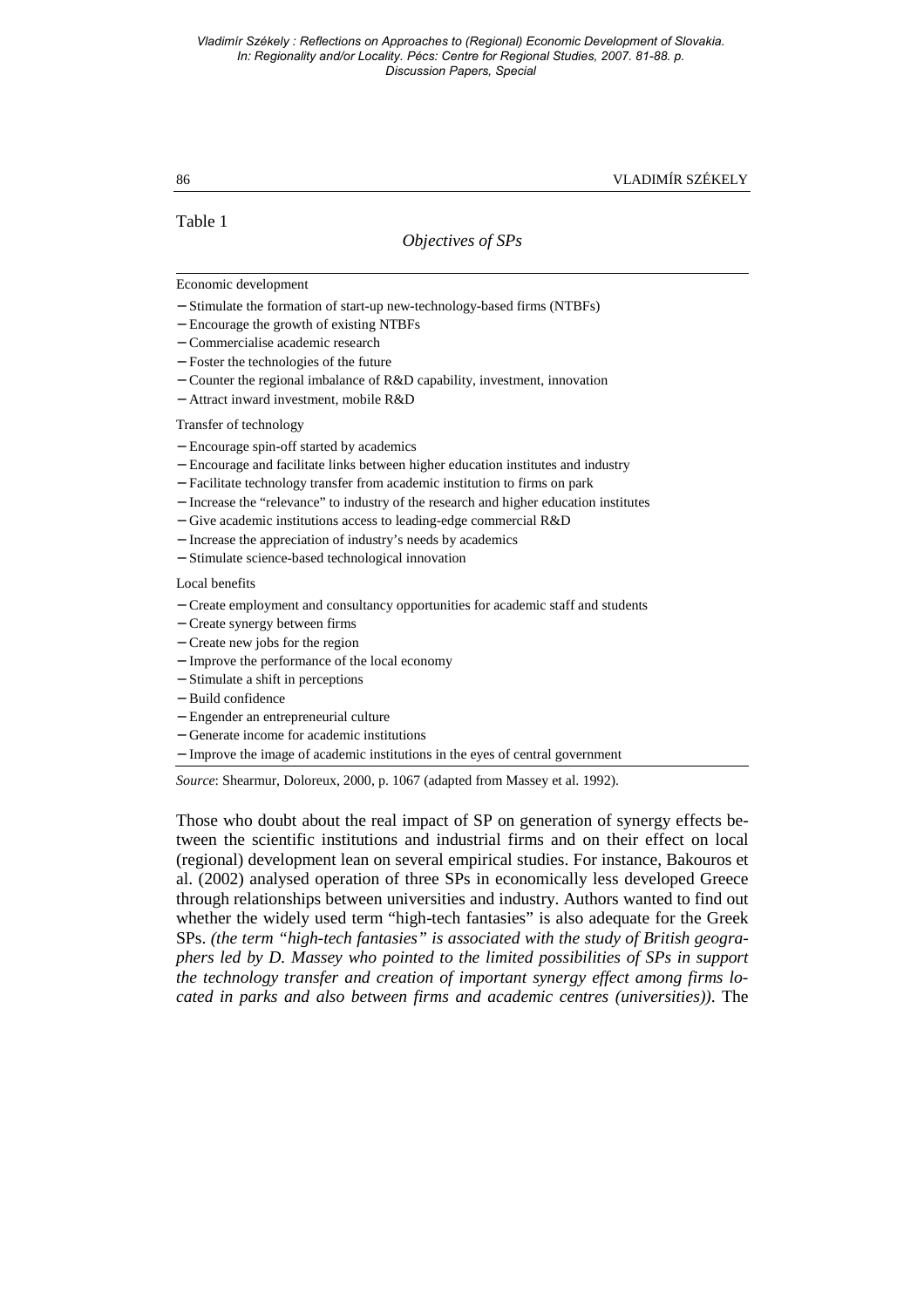#### REFLECTIONS ON APPROACHES TO (REGIONAL) ECONOMIC DEVELOPMENT… 87

questionnaire survey revealed that the relationships between firms and local universities are above all informal (personal contacts, access to specialized literature, to equipment, to results reached in research, attendance to seminars, conferences and training programs). More developed formal relations (common research or contracts, agreements about consultations, analysis and testing in academic centres) have been successfully established only in one park while in other two parks formal relations have been only introduced. It is interesting that the synergy among companies in individual parks is in form of commercial transaction or social links while research discovered the total absence of scientific/research links in the three parks confirming the assumptions of British geographers.

Absence of links does not have to be necessarily a general one. For instance, the research of companies located in the Western Australian Technology Park carried out by Phillimore (1999) confirms it. It is remarkable that in spite of quoting the studies pointing to unused opportunities of cooperation, he obtained (while he also pinpointed qualitative and quantitative reserves in networking companies and scientific institutions) quite different results from those of Bakouros et al. (2002).

What kind of SP should be established in Slovakia? The survey of literature concerned with different specific forms and operations of SPs shows that no universal model of park capable to fulfil the established objectives exists just like there are no universal predictions of its impact on formation and improvement of regional (local) structure and labour market or on establishment and increase of competitiveness and prosperity of industrial companies. It seems that the specific success depends on the concrete environment, rate of engagement of people concerned with high business sensibility and the particular time. It is supposed that taking into account the specific features of Slovakia, the most rational environment for the establishment of a SP is the agglomeration of Bratislava with its scientific/research base appropriate for copying the British and American models where the principal initiative is that of universities cooperating with the business sphere and local and regional self-governments.

## **Conclusion**

The detailed analysis of NSRF inevitably leads to the conviction that the ambition of the SR is to realize the "*high road*" developmental strategy in close future, aim of which is the competitiveness based on high rate of innovation, cooperation, developed networks and the supporting institutions. It is the strategy typical for the highly developed states; the SR does not belong to as yet. On the other side, there also exists the "*low road*" developmental strategy leaning on comparative advantages in form of competitive prices, low wages and standard employment. This strategy is typical for less and moderately developed states. The past economic and